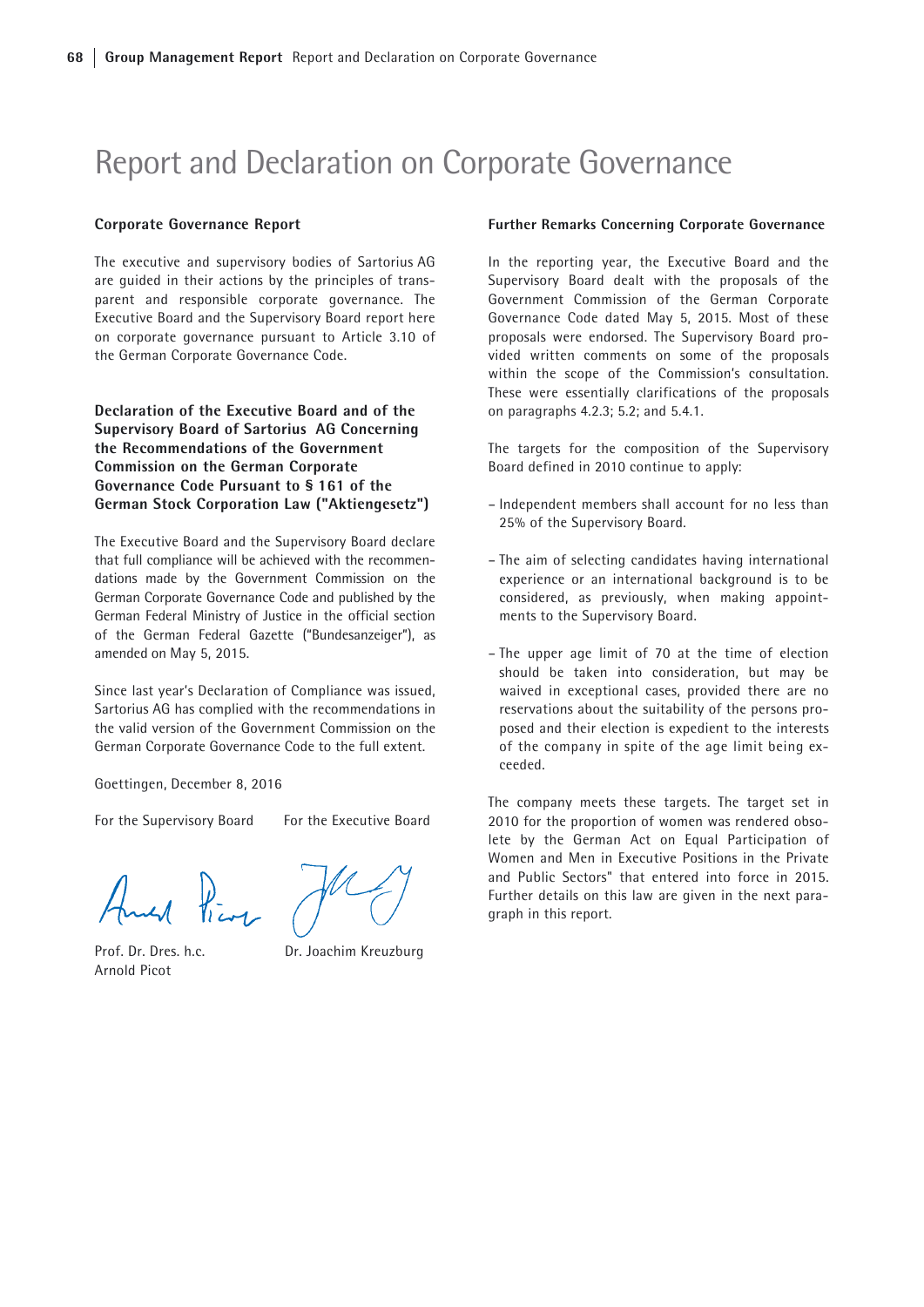# German Act on Equal Participation of Women and Men in Executive Positions in the Private and the Public Sectors

In the future, Sartorius would like to further extend the diversity of its staff at the various managerial levels within the company and thus benefit from the broader range of viewpoints and experience levels of its executives. Professional and personal skills and suitable qualifications will continue to remain the decisive factors for appointing individuals to managerial positions. However, for the future, the company intends to attain a greater blend of genders and cultural backgrounds in its managerial team.

Given the new legal requirements in Germany to achieve an equal balance of gender, these need to be applied to the Supervisory Board. Beyond these requirements, the Supervisory Board and the Executive Board have each defined specific quota targets for the Executive Board and both top management levels:

## Supervisory Board

As of January 1, 2016, the German legal quota of 30% for women as the underrepresented gender now applies to the 12-member Supervisory Board of Sartorius AG, whose members shall retain their existing mandates up to the end of the period for which they were elected. Currently, 25% of the Supervisory Board members are female. The shareholder representatives and the employee representatives on the Supervisory Board decided to fulfill the legal target separately. As of the next regular election of Supervisory Board members due to be held in April 2017, it is accordingly provided that at least two women shall be elected to represent the shareholders and at least another two the employees, respectively. This would then correspond to a quota of at least 33%.

# Executive Board

The Executive Board is, as a rule, a relatively small committee for which establishment of a rigid quota can be problematic. Currently, the Executive Board of Sartorius AG consists of three people, all of whom are male. Given that Executive Board contracts are still in force, the Supervisory Board defined a quota of 0% up to June 30, 2017.

# First and Second Management Levels Below the Executive Board

Over the past years, the percentage of women at the first two management levels below the Executive Board has considerably increased on the whole and is already at a comparably high level. In specific figures, the percentage at the first management level was around 16% as of December 31, 2016, whereas this quota was around 26% at the second level.

For both levels, the Executive Board intends to further increase the percentage of female executives. The board has set a long-term target quota of 30% of the underrepresented gender at each level, which the board plans to gradually achieve over the the next few years. Accordingly, a quota of 25% by June 30, 2017, has been set for the first level below the Executive Board, whereas a quota of 30% is required to be reached by this time at the second level. Despite the relatively short time horizon for this target date, both percentages have been intentionally defined as ambitious quotas. Therefore, it cannot be excluded that these targets might not be completely met in spite of the corresponding efforts made.

# Corporate Governance Statement in Accordance with Section 289a of the German Commercial Code (HGB)

The following presents details concerning the mode of operation of the Executive Board and the Supervisory Board and other governance measures employed by the company in accordance with Section 289a of the German Commercial Code (HGB).

# Mode of Operation of the Executive Board and Supervisory Board

Sartorius AG is a company under German law founded on the dual management system with an Executive Board and a Supervisory Board, each of which has its own independent competencies.

The Supervisory Board comprises twelve members as defined in the German Codetermination Law (Mitbestimmungsgesetz) and has an equal number of shareholder representatives and employee representatives. The Supervisory Board monitors and advises the Executive Board in its management of the company. Details on the members of the Supervisory Board are provided in the Chapter "Executive Board and Supervisory Board" on pages 162-165.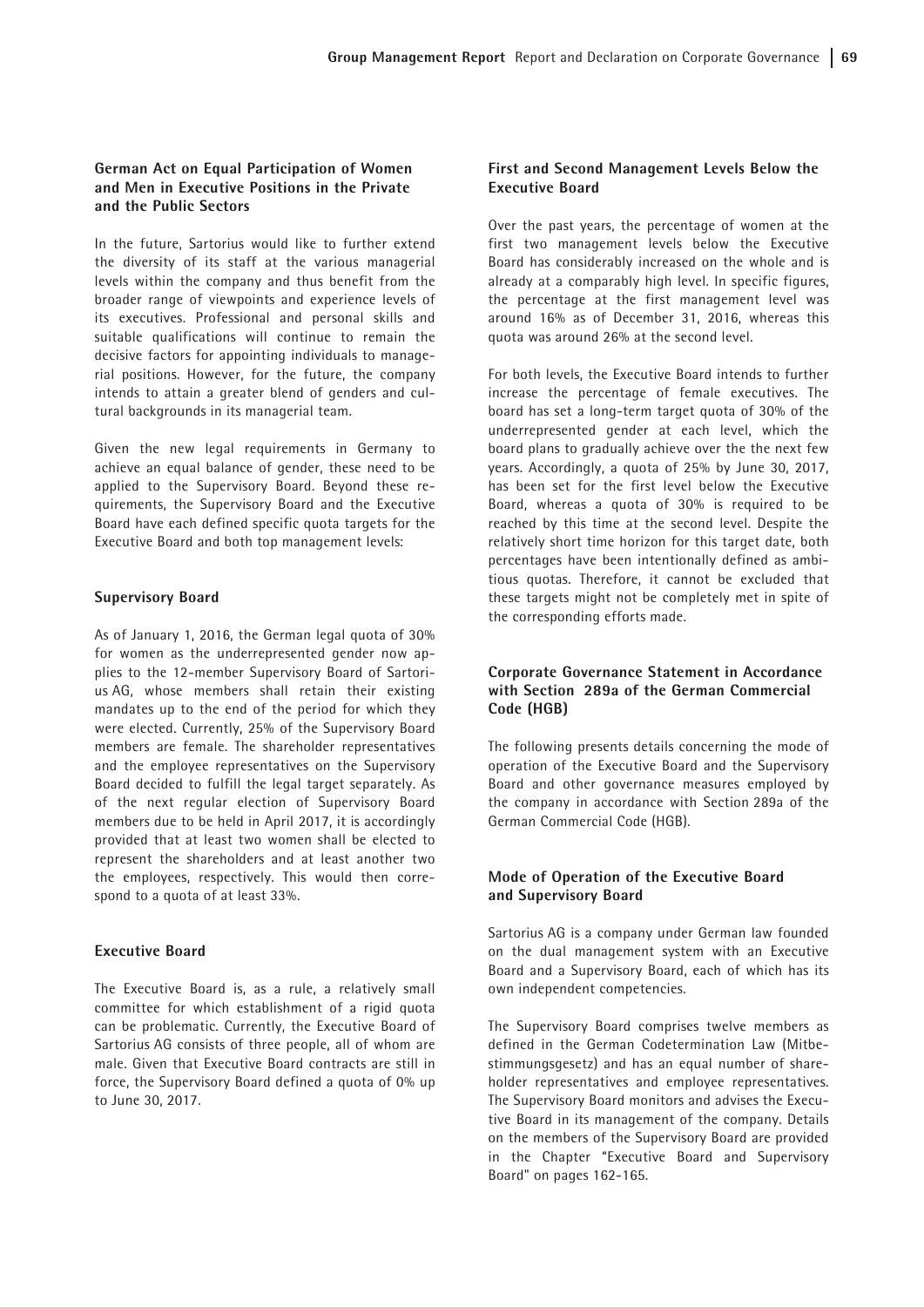The Supervisory Board has established four committees: the Executive Task Committee, the Audit Committee, the Conciliation Committee and the Nomination Committee. The Executive Task Committee, Audit Committee and Conciliation Committee each have four members and have an equal number of shareholder representatives and employee representatives. The Executive Task Committee and Audit Committee hold regular meetings; the Conciliation Committee and the Nomination Committee meet only as necessary.

The Executive Task Committee carries out preparatory work for resolutions and issues to be addressed in the meetings of the Supervisory Board. It also looks after the preparations for appointments, including the remuneration and employment contract conditions of members of the Executive Board. The Audit Committee assists the Supervisory Board with the performance of its supervisory function. The chairperson of the Audit Committee is an independent member of the Supervisory Board and has detailed knowledge and extensive experience in the application of accounting standards and internal control systems from his or her own professional practice. The Conciliation Committee meets if the majority required in connection with the appointment of members to the bodies authorized to represent the company for legal purposes is not reached. The Nomination Committee comprises representatives of the shareholders only. Its function is to propose suitable candidates to the Supervisory Board for the latter's election proposals submitted to the Annual Shareholders' Meeting. More information on the individual meetings held in the reporting year by the Supervisory Board and its committees is given in the Report of the Supervisory Board on pages 12-14.

The Executive Board of Sartorius AG currently consists of three members. This board has full responsibility for its actions in managing the company in the latter's interest, with the aim of creating sustainable value. The Executive Board provides the Supervisory Board with regular, prompt and detailed reports, both written and oral, about all relevant corporate planning and strategic development issues and the progress of the Group's business. Significant transactions are discussed in depth by the full Supervisory Board in accordance with the rules of procedure of the Executive Board. The rules of procedure of the Executive Board additionally define the legal transactions that require the approval of the Supervisory Board before such transactions may be effected. The Executive Board and the Supervisory Board work closely together in a spirit of mutual trust on the management and supervision of the company.

### Shareholders and Shareholders' Meeting

Sartorius AG shareholders exercise their rights at the company's Shareholders' Meeting. The Shareholders' Meeting is held at least once a year within the first eight months of the fiscal year. The Shareholders' Meeting decides on all of the matters for which it is responsible under the law.

Any shareholder who registers in due time may attend the Shareholders' Meeting. Shareholders who are unable to participate in the Shareholders' Meeting in person may arrange to have their vote cast by a bank, by a shareholders' union, by the proxies who are appointed by Sartorius AG and are bound to follow the instructions issued to them, or by a different proxy of their choice.

## Risk Management

Conscientious management of commercial risks is a key principle of good corporate governance. Sartorius AG and the Group have at their disposal enterprise-wide and company-specific reporting and control systems designed to facilitate the recording, assessment and management of commercial risks. These systems are developed and adapted continuously as conditions evolve. The Executive Board notifies the Supervisory Board regularly of existing risks and their development. The Audit Committee is concerned in particular with monitoring of the following: the accounting process including reporting; the efficacy of the internal control system; risk management and the internal auditing system; compliance; and the independent statutory audit. Details on risk management are presented in the Opportunity and Risk Report.